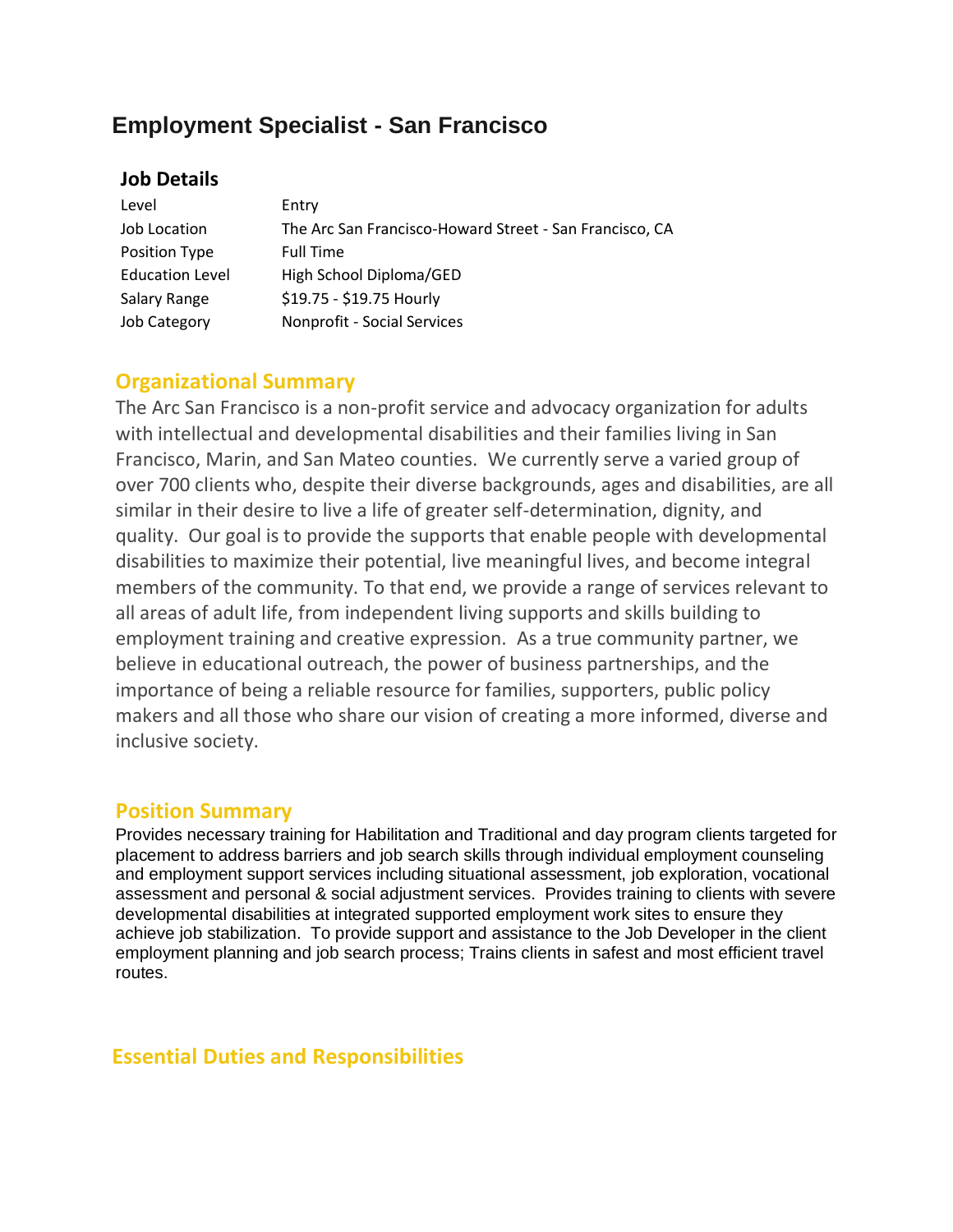- Analyzes jobs, learns the job, develops instructional plan for clients, implements plan and provides at least the initial training for clients in the job, develops natural supports in integrated setting
- Completes and maintains client records, collects data as requested and writes reports as assigned.
- Ensures accurate data is maintained on salesforce. Key assists in developing and submitting monthly reports and updates for various stakeholders and purposes as directed.
- Maintains an active case load of 15-20 participants at all times, ensuring qulaity services are provided.
- Provides Employment Support Services including job exploration, situational assessment, personal & social adjustment and vocational assessment
- Ensures overall employer satisfaction and quality standards while ensuring appropriate services are provided to trainees
- Liaison with family, case managers and Department of Rehabilitation counselors regarding relevant issues including financial need, barriers and concerns
- Develops placement plan, resumes, preparation of employment applications and other employment planning, cover letter documents and other paperwork requirements for placement
- Coordinates with managers regarding appropriate services for clients targeted for placement
- Recruits, organizes placement, orients, oversees rollout, trains, sets goals with, evaluates, provides technical assistance to and if necessary assists in job exit for employed clients; provides assistance to Job Coaches.
- Conducts planning meetings and job clubs for unemployed clients and clients targeted for placement, as possible
- Works with employers where clients are in follow-along to increase number of jobs in the business, upgrade jobs, and expand hours
- Coordinates client services if loss of integrated work occurs, with staff, case managers, and rehabilitation authorization
- Attends and participates in relevant meetings, conferences, and/or training sessions as assigned;\*
- Makes visits to clients' homes to assess barriers to employment related to family, board and care or other related issues
- Obtains and maintains updated information regarding changes with Social Security regulations;\*
- Participates in Chamber of Commerce activities and events;\*
- Obtains medical report and TB test as per The Arc's Employee Handbook
- Obtains background clearance as per The Arc's Employee Handbook
- Performs other duties as assigned.

# **Knowledge, Skills and Experience**

- Excellent communication skills, both oral and written
- Strong philosophical orientation in favor of integration and self-determination